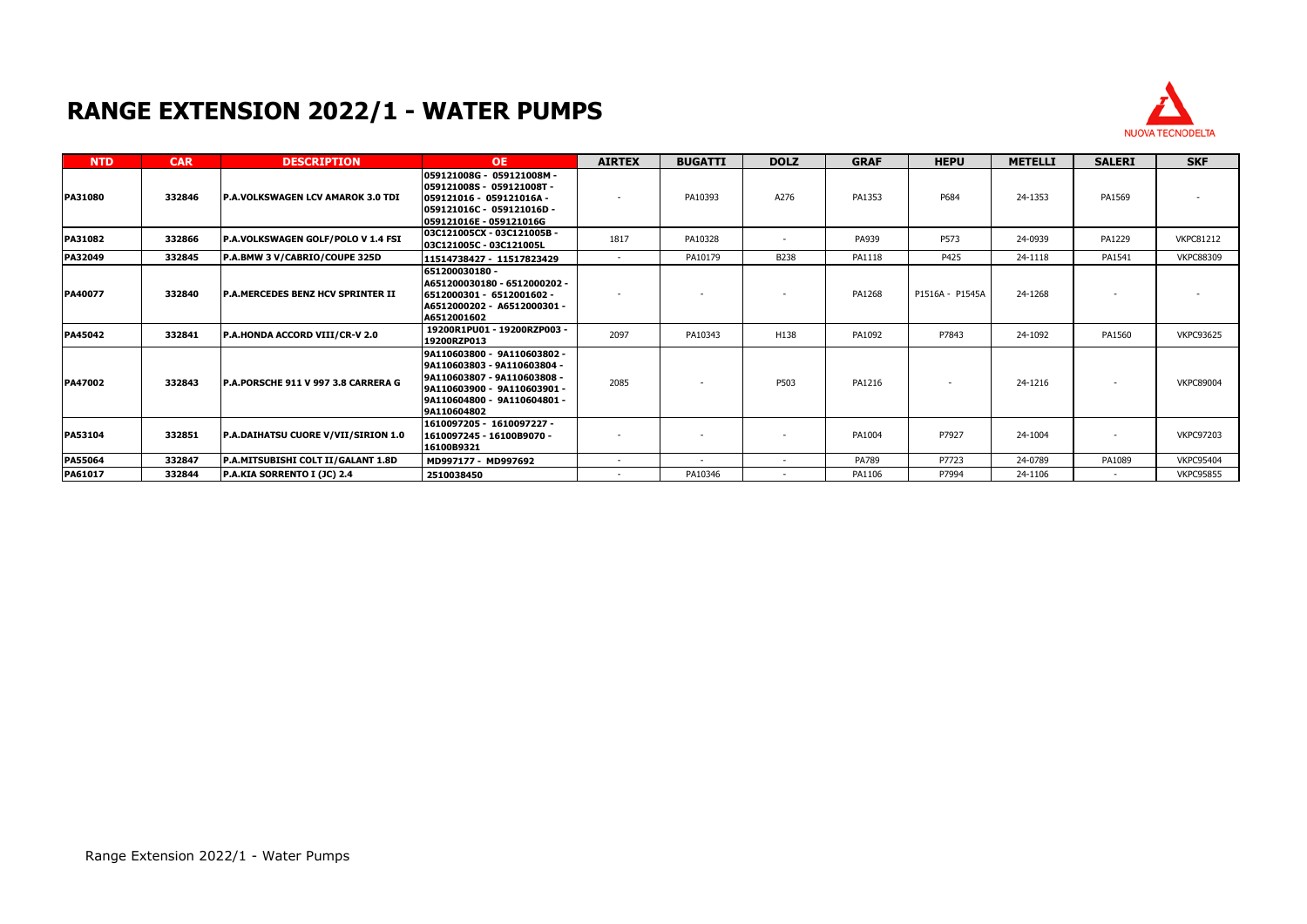| Idm                                        | Car         | Make | Vehicle/Model                                                                                    | Date                       |         |                  | Kw CV cm <sup>3</sup> Design                             | <b>Note</b> |
|--------------------------------------------|-------------|------|--------------------------------------------------------------------------------------------------|----------------------------|---------|------------------|----------------------------------------------------------|-------------|
| PA31080 332846 AUDI                        |             |      | A4 Allroad B9 (8WH, 8WJ) 3.0 TDI quattro                                                         | 01.2016 - 08.2018          |         |                  | 200 272 2967 Station wagon                               |             |
| PA31080                                    | 332846 AUDI |      | A4 Allroad B9 (8WH, 8WJ) 3.0 TDI quattro                                                         | 01.2016 - 08.2018          |         |                  | 160 218 2967 Station wagon                               |             |
| PA31080 332846 AUDI                        |             |      | A4 Allroad B9 (8WH, 8WJ) 45 TDI quattro                                                          | $07.2018 -$                |         |                  | 170 231 2967 Station wagon                               |             |
| PA31080                                    | 332846      | AUDI | A4 B9 (8W2, 8WC) 3.0 TDI                                                                         | 09.2015 - 08.2018          |         |                  | 160 218 2967 Tre volumi                                  |             |
| PA31080 332846 AUDI                        |             |      | A4 B9 (8W2, 8WC) 3.0 TDI quattro                                                                 | 05.2015 - 08.2018          |         |                  | 200 272 2967 Tre volumi                                  |             |
| PA31080 332846 AUDI                        |             |      | A4 B9 (8W2, 8WC) 3.0 TDI quattro                                                                 | 09.2015 - 08.2018          |         |                  | 160 218 2967 Tre volumi                                  |             |
| PA31080 332846 AUDI                        |             |      | A4 B9 (8W2, 8WC) S4 TDI Mild Hybrid quattro                                                      | $05.2019 -$                |         |                  | 255 347 2967 Tre volumi                                  |             |
| PA31080 332846 AUDI                        |             |      | A4 B9 Avant (8W5, 8WD) 3.0 TDI                                                                   | 10.2015 - 08.2018          |         |                  | 160 218 2967 Station wagon                               |             |
| PA31080 332846 AUDI                        |             |      | A4 B9 Avant (8W5, 8WD) 3.0 TDI quattro                                                           | 08.2015 - 08.2018          |         |                  | 200 272 2967 Station wagon                               |             |
| PA31080 332846 AUDI                        |             |      | A4 B9 Avant (8W5, 8WD) 3.0 TDI quattro                                                           | 11.2015 - 08.2018          |         |                  | 160 218 2967 Station wagon                               |             |
| PA31080 332846 AUDI                        |             |      | A4 B9 Avant (8W5, 8WD) S4 TDI Mild Hybrid quattro                                                | $05.2019 -$                |         |                  | 255 347 2967 Station wagon                               |             |
| PA31080 332846 AUDI                        |             |      | A5 (F53, F5P) 3.0 TDI                                                                            | 11.2016 - 08.2018          |         |                  | 160 218 2967 Coupé                                       |             |
| PA31080                                    | 332846 AUDI |      | A5 (F53, F5P) 3.0 TDI quattro                                                                    | 01.2017 - 02.2020          |         |                  | 210 286 2967 Coupé                                       |             |
| PA31080 332846 AUDI                        |             |      | A5 (F53, F5P) 3.0 TDI quattro                                                                    | 02.2017 - 12.2017          |         |                  | 200 272 2967 Coupé                                       |             |
| PA31080                                    | 332846 AUDI |      | A5 (F53, F5P) 3.0 TDI quattro                                                                    | 07.2016 - 08.2018          |         |                  | 160 218 2967 Coupé                                       |             |
| PA31080 332846 AUDI                        |             |      | A5 (F53, F5P) 50 TDI quattro                                                                     | 01.2017 - 02.2020          |         |                  | 210 286 2967 Coupé                                       |             |
| PA31080 332846 AUDI                        |             |      | A5 Cabriolet (F57, F5E) 3.0 TDI                                                                  | 03.2017 - 08.2018          |         |                  | 160 218 2967 Cabriolet                                   |             |
| PA31080 332846 AUDI                        |             |      | A5 Cabriolet (F57, F5E) 3.0 TDI quattro                                                          | 11.2016 - 12.2019          |         |                  | 210 286 2967 Cabriolet                                   |             |
| PA31080 332846 AUDI                        |             |      | A5 Cabriolet (F57, F5E) 3.0 TDI quattro                                                          | 12.2016 - 08.2018          |         |                  | 160 218 2967 Cabriolet                                   |             |
| PA31080 332846 AUDI                        |             |      | A5 Cabriolet (F57, F5E) 50 TDI quattro                                                           | 11.2016 - 12.2019          |         |                  | 210 286 2967 Cabriolet                                   |             |
| PA31080 332846 AUDI                        |             |      | A5 Sportback (F5A, F5F) 3.0 TDI                                                                  | 03.2017 - 08.2018          |         |                  | 160 218 2967 2 volumi / Coda spiovente                   |             |
| PA31080 332846 AUDI                        |             |      | A5 Sportback (F5A, F5F) 3.0 TDI quattro                                                          | 01.2017 - 02.2020          |         |                  | 210 286 2967 2 volumi / Coda spiovente                   |             |
| PA31080 332846 AUDI                        |             |      | A5 Sportback (F5A, F5F) 3.0 TDI quattro                                                          | 02.2017 - 12.2017          |         |                  | 200 272 2967 2 volumi / Coda spiovente                   |             |
| PA31080                                    | 332846 AUDI |      | A5 Sportback (F5A, F5F) 3.0 TDI quattro                                                          | 09.2016 -                  |         |                  | 160 218 2967 2 volumi / Coda spiovente                   |             |
| PA31080 332846 AUDI                        |             |      | A5 Sportback (F5A, F5F) 45 TDI quattro                                                           | 07.2018 - 02.2020          |         |                  | 170 231 2967 2 volumi / Coda spiovente                   |             |
| PA31080                                    | 332846 AUDI |      | A5 Sportback (F5A, F5F) 50 TDI quattro                                                           | 01.2017 - 02.2020          |         |                  | 210 286 2967 2 volumi / Coda spiovente                   |             |
| PA31080 332846 AUDI                        |             |      | A6 Allroad C7 (4GH, 4GJ) 3.0 TDI quattro                                                         | 09.2014 - 09.2018          |         |                  | 200 272 2967 Station wagon                               |             |
| PA31080                                    | 332846 AUDI |      | A6 Allroad C7 (4GH, 4GJ) 3.0 TDI quattro                                                         | 09.2014 - 09.2018          |         |                  | 160 218 2967 Station wagon                               |             |
| PA31080 332846 AUDI                        |             |      | A6 Allroad C7 (4GH, 4GJ) 3.0 TDI quattro                                                         | 09.2014 - 09.2018          |         |                  | 155 211 2967 Station wagon                               |             |
| PA31080                                    | 332846 AUDI |      | A6 Allroad C7 (4GH, 4GJ) 3.0 TDI quattro                                                         | 11.2015 - 09.2018          |         |                  | 140 190 2967 Station wagon                               |             |
| PA31080 332846 AUDI<br>PA31080 332846 AUDI |             |      | A6 Allroad C8 (4AH) 45 TDI Mild Hybrid quattro<br>A6 Allroad C8 (4AH) 50 TDI Mild Hybrid quattro | $11.2018 -$<br>$11.2018 -$ |         |                  | 170 231 2967 Station wagon<br>210 286 2967 Station wagon |             |
| PA31080 332846 AUDI                        |             |      | A6 Allroad C8 (4AH) 55 TDI Mild Hybrid quattro                                                   | $03.2019 -$                |         |                  | 257 349 2967 Station wagon                               |             |
| PA31080 332846 AUDI                        |             |      | A6 C7 (4G2, 4GC) 3.0 TDI quattro                                                                 | 09.2014 - 09.2018          |         |                  | 200 272 2967 Tre volumi                                  |             |
| PA31080 332846 AUDI                        |             |      | A6 C7 (4G2, 4GC) 3.0 TDI quattro                                                                 | 09.2014 - 09.2018          |         |                  | 160 218 2967 Tre volumi                                  |             |
| PA31080 332846 AUDI                        |             |      | A6 C7 (4G2, 4GC) 3.0 TDI quattro                                                                 | 09.2014 - 09.2018          |         |                  | 155 211 2967 Tre volumi                                  |             |
| PA31080 332846 AUDI                        |             |      | A6 C7 Avant (4G5, 4GD) 3.0 TDI quattro                                                           | 09.2014 - 09.2018          |         |                  | 240 326 2967 Station wagon                               |             |
| PA31080 332846 AUDI                        |             |      | A6 C7 Avant (4G5, 4GD) 3.0 TDI quattro                                                           | 09.2014 - 09.2018          |         |                  | 200 272 2967 Station wagon                               |             |
| PA31080                                    | 332846 AUDI |      | A6 C7 Avant (4G5, 4GD) 3.0 TDI quattro                                                           | 09.2014 - 09.2018          |         |                  | 160 218 2967 Station wagon                               |             |
| PA31080 332846 AUDI                        |             |      | A6 C7 Avant (4G5, 4GD) 3.0 TDI quattro                                                           | 09.2014 - 09.2018          |         |                  | 155 211 2967 Station wagon                               |             |
| PA31080                                    | 332846 AUDI |      | A6 C8 (4A2) 45 TDI Mild Hybrid quattro                                                           | $07.2018 -$                |         |                  | 170 231 2967 Tre volumi                                  |             |
| PA31080 332846 AUDI                        |             |      | A6 C8 (4A2) 45 TDI Mild Hybrid quattro                                                           | $07.2018 -$                |         |                  | 155 211 2967 Tre volumi                                  |             |
| PA31080                                    | 332846 AUDI |      | A6 C8 (4A2) 50 TDI Mild Hybrid quattro                                                           | $02.2018 -$                |         |                  | 210 286 2967 Tre volumi                                  |             |
| PA31080 332846 AUDI                        |             |      | A6 C8 (4A2) S6 TDI Mild Hybrid quattro                                                           | $03.2019 -$                |         |                  | 257 349 2967 Tre volumi                                  |             |
| PA31080 332846 AUDI                        |             |      | A6 C8 Avant (4A5) 45 TDI Mild Hybrid quattro                                                     | $05.2018 -$                |         |                  | 170 231 2967 Station wagon                               |             |
| PA31080 332846 AUDI                        |             |      | A6 C8 Avant (4A5) 50 TDI Mild Hybrid quattro                                                     | $05.2018 -$                |         |                  | 210 286 2967 Station wagon                               |             |
| PA31080 332846 AUDI                        |             |      | A6 C8 Avant (4A5) S6 TDI Mild Hybrid quattro                                                     | $03.2019 -$                |         |                  | 257 349 2967 Station wagon                               |             |
| PA31080 332846 AUDI                        |             |      | A7 Sportback (4GA, 4GF) 3.0 TDI                                                                  | 07.2014 - 05.2018          |         |                  | 160 218 2967 2 volumi / Coda spiovente                   |             |
| PA31080 332846 AUDI                        |             |      | A7 Sportback (4GA, 4GF) 3.0 TDI                                                                  | 11.2015 - 05.2018          |         |                  | 155 211 2967 2 volumi / Coda spiovente                   |             |
| PA31080 332846 AUDI                        |             |      | A7 Sportback (4GA, 4GF) 3.0 TDI                                                                  | 11.2015 - 05.2018          |         |                  | 140 190 2967 2 volumi / Coda spiovente                   |             |
| PA31080 332846 AUDI                        |             |      | A7 Sportback (4GA, 4GF) 3.0 TDI quattro                                                          | 05.2014 - 05.2018          |         |                  | 200 272 2967 2 volumi / Coda spiovente                   |             |
| PA31080                                    | 332846 AUDI |      | A7 Sportback (4GA, 4GF) 3.0 TDI quattro                                                          | 07.2014 - 05.2018          |         |                  | 160 218 2967 2 volumi / Coda spiovente                   |             |
| PA31080                                    | 332846 AUDI |      | A7 Sportback (4GA, 4GF) 3.0 TDI quattro                                                          | 07.2014 - 05.2018          |         |                  | 155 211 2967 2 volumi / Coda spiovente                   |             |
| PA31080                                    | 332846 AUDI |      | A7 Sportback (4GA, 4GF) 3.0 TDI quattro                                                          | 11.2015 - 05.2018          | 140 190 |                  | 2967 2 volumi / Coda spiovente                           |             |
| PA31080 332846 AUDI                        |             |      | Q5 (FYB, FYG) 3.0 TDI quattro                                                                    | 07.2017 - 11.2020          |         | 210 286 2967 SUV |                                                          |             |
| PA31080                                    | 332846 AUDI |      | Q7 (4MB, 4MG) 3.0 TDI e-tron quattro                                                             | 08.2015 - 12.2019          |         | 190 258 2967 SUV |                                                          |             |
| PA31080 332846 AUDI                        |             |      | Q7 (4MB, 4MG) 3.0 TDI quattro                                                                    | 01.2015 - 12.2019          |         | 200 272 2967 SUV |                                                          |             |
| PA31080                                    | 332846 AUDI |      | Q7 (4MB, 4MG) 3.0 TDI quattro                                                                    | 08.2015 - 12.2019          |         | 190 258 2967 SUV |                                                          |             |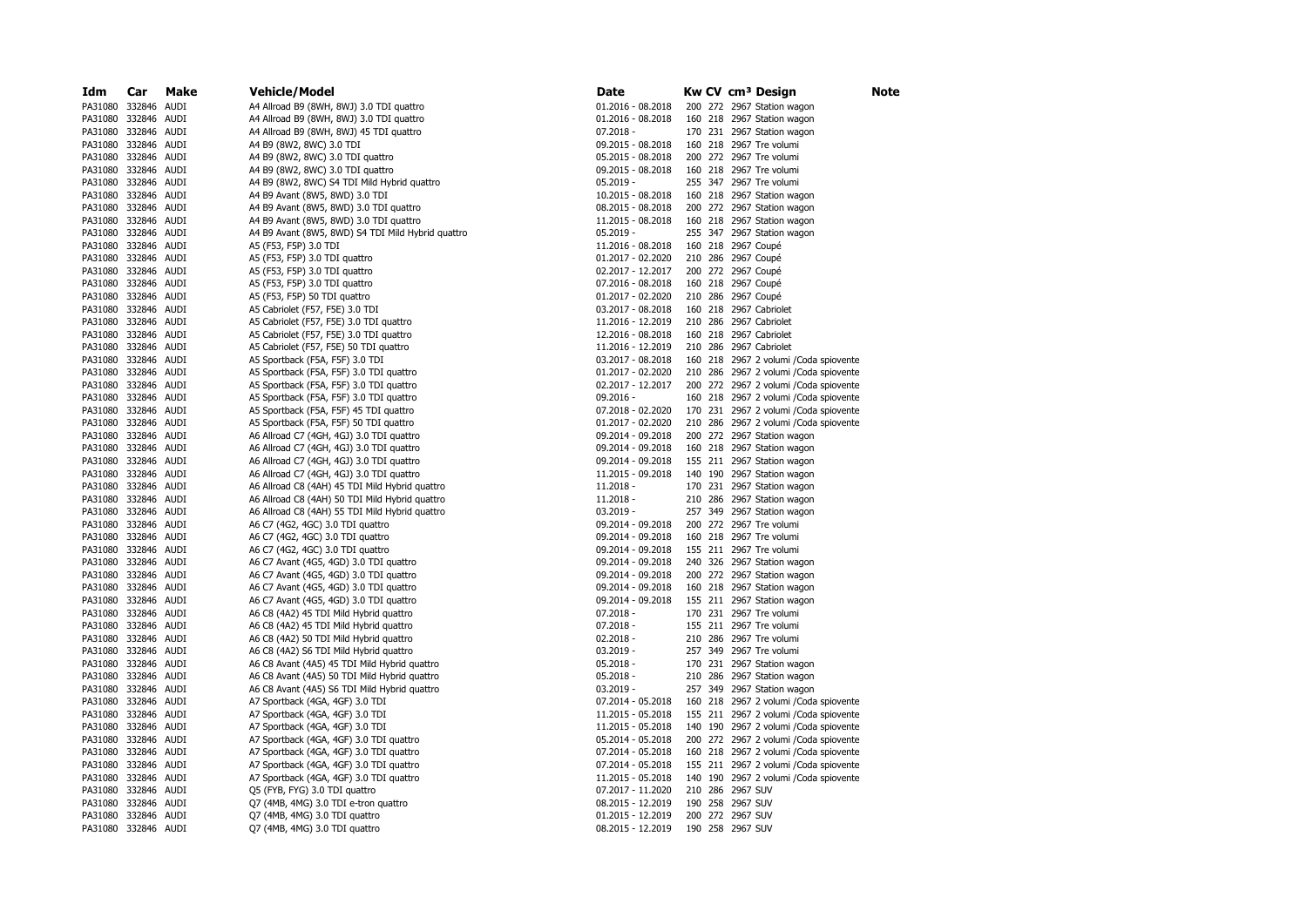| PA31080           | 332846 AUDI |                                                      | Q7 (4MB, 4MG) 3.0 TDI quattro                                                                       | 06.2015 - 12.2019                |     |         | 183 249 2967 SUV |                                    |
|-------------------|-------------|------------------------------------------------------|-----------------------------------------------------------------------------------------------------|----------------------------------|-----|---------|------------------|------------------------------------|
| PA31080           | 332846 AUDI |                                                      | Q7 (4MB, 4MG) 3.0 TDI quattro<br>05.2015 - 12.2019                                                  |                                  |     |         | 160 218 2967 SUV |                                    |
| PA31080           | 332846 AUDI |                                                      | 08.2015 - 12.2019<br>Q7 (4MB, 4MG) 3.0 TDI quattro                                                  |                                  |     |         | 155 211 2967 SUV |                                    |
| PA31080           | 332846 AUDI |                                                      | Q8 (4MN) 45 TDI Mild Hybrid quattro                                                                 | $07.2018 -$                      |     |         | 170 231 2967 SUV |                                    |
| PA31080           | 332846 AUDI |                                                      | Q8 (4MN) 50 TDI Mild Hybrid quattro                                                                 | $07.2018 -$                      |     |         | 210 286 2967 SUV |                                    |
| PA31080           | 332846 VW   |                                                      | AMAROK (2HA, 2HB, S1B, S6B, S7A, S7B) 3.0 TDI                                                       | $06.2016 -$                      |     |         |                  | 120 163 2967 Pick-up               |
| PA31080           | 332846 VW   |                                                      | AMAROK (2HA, 2HB, S1B, S6B, S7A, S7B) 3.0 TDI 4motion                                               | $05.2018 -$                      |     |         |                  | 190 258 2967 Pick-up               |
| PA31080           | 332846 VW   |                                                      | AMAROK (2HA, 2HB, S1B, S6B, S7A, S7B) 3.0 TDI 4motion                                               | $06.2016 -$                      |     |         |                  | 165 224 2967 Pick-up               |
| PA31080           | 332846 VW   |                                                      | AMAROK (2HA, 2HB, S1B, S6B, S7A, S7B) 3.0 TDI 4motion                                               | $06.2016 -$                      |     |         |                  | 150 204 2967 Pick-up               |
| PA31080           | 332846      | <b>VW</b>                                            | AMAROK (2HA, 2HB, S1B, S6B, S7A, S7B) 3.0 TDI 4motion                                               | $06.2016 -$                      |     |         |                  | 120 163 2967 Pick-up               |
| PA31080           | 332846 VW   |                                                      | AMAROK Pianale piatto/Telaio (S1B, S6B, S7B) 3.0 TDI 4motion                                        | $05.2018 -$                      |     |         |                  | 190 258 2967 Pianale piatto/Telaio |
| PA31080 332846 VW |             |                                                      | AMAROK Pianale piatto/Telaio (S1B, S6B, S7B) 3.0 TDI 4motion                                        | $06.2016 -$                      |     |         |                  | 150 204 2967 Pianale piatto/Telaio |
| PA31082 332866 VW |             |                                                      | GOLF PLUS V (5M1, 521) 1.4 FSI                                                                      | 07.2005 - 11.2006                | 66  |         |                  | 90 1390 2 volumi / Coda spiovente  |
| PA31082 332866 VW |             |                                                      | GOLF V (1K1) 1.4 FSI                                                                                | 10.2003 - 07.2006                | 66  |         |                  | 90 1390 2 volumi / Coda spiovente  |
| PA31082 332866 VW |             |                                                      | POLO (9N_) 1.4 16V                                                                                  | 10.2001 - 05.2008                | 55  |         |                  | 75 1390 2 volumi / Coda spiovente  |
| PA31082 332866 VW |             |                                                      | POLO (9N) 1.4 FSI                                                                                   | 02.2002 - 07.2006                | 63  |         |                  | 86 1390 2 volumi / Coda spiovente  |
| PA31082 332866    |             | <b>VW</b>                                            | POLO IV Tre volumi (9A4, 9A2, 9N2, 9A6) 1.4                                                         | 11.2002 - 04.2012                | 55  |         |                  | 75 1390 Tre volumi                 |
| PA32049           | 332845 BMW  |                                                      | 3 (E90) 325 d                                                                                       | 03.2010 - 10.2011                |     | 150 204 |                  | 2993 Tre volumi                    |
| PA32049           | 332845 BMW  |                                                      | 3 (E90) 330 d                                                                                       | 09.2008 - 10.2011                |     | 180 245 |                  | 2993 Tre volumi                    |
| PA32049           | 332845 BMW  |                                                      | 3 (E90) 330 d xDrive                                                                                | 09.2008 - 10.2011                |     |         |                  | 180 245 2993 Tre volumi            |
| PA32049           | 332845 BMW  |                                                      | 3 Cabriolet (E93) 325 d                                                                             | 09.2009 - 09.2013                |     | 150 204 |                  | 2993 Cabriolet                     |
| PA32049           | 332845 BMW  |                                                      | 3 Cabriolet (E93) 330 d                                                                             | 01.2009 - 12.2013                |     |         |                  | 180 245 2993 Cabriolet             |
| PA32049           | 332845 BMW  |                                                      | 3 Coupé (E92) 325 d                                                                                 | 09.2009 - 12.2013                |     | 150 204 |                  | 2993 Coupé                         |
| PA32049           | 332845 BMW  |                                                      | 3 Coupé (E92) 330 d                                                                                 | 01.2009 - 12.2013                |     |         |                  | 180 245 2993 Coupé                 |
| PA32049           | 332845 BMW  |                                                      | 3 Coupé (E92) 330 d xDrive                                                                          | 02.2010 - 06.2013                |     |         |                  | 180 245 2993 Coupé                 |
| PA32049           | 332845 BMW  |                                                      | 3 Coupé (E92) 330 xd                                                                                | 03.2008 - 02.2010                |     |         |                  | 180 245 2993 Coupé                 |
| PA32049           | 332845 BMW  |                                                      | 3 Touring (E91) 325 d                                                                               | 02.2010 - 06.2012                |     |         |                  | 150 204 2993 Station wagon         |
| PA32049           | 332845 BMW  |                                                      | 3 Touring (E91) 330 d                                                                               | 02.2008 - 05.2012                |     | 180 245 |                  | 2993 Station wagon                 |
| PA32049           | 332845 BMW  |                                                      | 3 Touring (E91) 330 d xDrive                                                                        | 01.2009 - 06.2012                |     |         |                  | 180 245 2993 Station wagon         |
| PA40077           |             | 332840 MERCEDES-BENZ                                 | SPRINTER 3,5-t Autobus (B906) 310 CDI (906.731, 906.733, 906.735)                                   | 03.2009 - 12.2013                | 70  |         |                  | 95 2143 Autobus                    |
| PA40077           |             | 332840 MERCEDES-BENZ                                 | SPRINTER 3,5-t Autobus (B906) 311 CDI (906.731, 906.733, 906.735)                                   | $05.2016 -$                      |     |         |                  | 84 114 2143 Autobus                |
| PA40077           |             | 332840 MERCEDES-BENZ                                 | SPRINTER 3,5-t Autobus (B906) 313 CDI (906.731, 906.733, 906.735)                                   | 08.2011 - 05.2016                |     |         |                  | 95 129 2143 Autobus                |
|                   |             |                                                      |                                                                                                     |                                  |     |         |                  |                                    |
| PA40077           |             | 332840 MERCEDES-BENZ<br>PA40077 332840 MERCEDES-BENZ | SPRINTER 3,5-t Autobus (B906) 313 CDI 4x4 (906.731, 906.733, 906.735)                               | 08.2011 - 05.2016<br>$05.2016 -$ |     |         |                  | 95 129 2143 Autobus                |
|                   |             |                                                      | SPRINTER 3,5-t Autobus (B906) 314 CDI (906.731, 906.733, 906.735)                                   |                                  |     |         |                  | 105 143 2143 Autobus               |
|                   |             | PA40077 332840 MERCEDES-BENZ                         | SPRINTER 3,5-t Autobus (B906) 314 CDI 4x4 (906.731, 906.733, 906.735)                               | $05.2016 -$                      |     |         |                  | 105 143 2143 Autobus               |
| PA40077           |             | 332840 MERCEDES-BENZ                                 | SPRINTER 3,5-t Autobus (B906) 316 CDI (906.731, 906.733, 906.735)                                   | $08.2011 -$                      |     |         |                  | 120 163 2143 Autobus               |
|                   |             | PA40077 332840 MERCEDES-BENZ                         | SPRINTER 3,5-t Autobus (B906) 316 CDI 4x4 (906.731, 906.733, 906.735)                               | $08.2011 -$                      |     |         |                  | 120 163 2143 Autobus               |
| PA40077           |             | 332840 MERCEDES-BENZ                                 | SPRINTER 3,5-t Furgonato (B906) 310 CDI (906.631, 906.633, 906.635, 906.637)                        | $03.2009 -$                      | 70  |         |                  | 95 2143 Furgonato                  |
|                   |             | PA40077 332840 MERCEDES-BENZ                         | SPRINTER 3,5-t Furgonato (B906) 311 CDI (906.631, 906.633, 906.635, 906.637)                        | $05.2016 -$                      |     |         |                  | 84 114 2143 Furgonato              |
| PA40077           |             | 332840 MERCEDES-BENZ                                 | SPRINTER 3,5-t Furgonato (B906) 313 CDI (906.631, 906.633, 906.635, 906.637)                        | $05.2009 -$                      |     |         |                  | 95 129 2143 Furgonato              |
| PA40077           |             | 332840 MERCEDES-BENZ                                 | SPRINTER 3,5-t Furgonato (B906) 313 CDI 4x4 (906.631, 906.633, 906.635, 906.63 05.2009 -            |                                  |     |         |                  | 95 129 2143 Furgonato              |
| PA40077           |             | 332840 MERCEDES-BENZ                                 | SPRINTER 3,5-t Furgonato (B906) 314 CDI (906.631, 906.633, 906.635, 906.637)                        | 05.2016 -                        |     |         |                  | 105 143 2143 Furgonato             |
| PA40077           |             | 332840 MERCEDES-BENZ                                 | SPRINTER 3,5-t Furgonato (B906) 314 CDI 4x4 (906.631, 906.633, 906.635, 906.63 05.2016 -            |                                  |     |         |                  | 105 143 2143 Furgonato             |
| PA40077           |             | 332840 MERCEDES-BENZ                                 | SPRINTER 3,5-t Furgonato (B906) 316 CDI (906.631, 906.633, 906.635, 906.637) 03.2009 -              |                                  |     |         |                  | 120 163 2143 Furgonato             |
|                   |             | PA40077 332840 MERCEDES-BENZ                         | SPRINTER 3,5-t Furgonato (B906) 316 CDI 4x4 (906.631, 906.633, 906.635, 906.63 03.2009 -            |                                  |     |         |                  | 120 163 2143 Furgonato             |
| PA40077           |             | 332840 MERCEDES-BENZ                                 | SPRINTER 3,5-t Furgonato (B907, B910) 311 CDI RWD (907.633, 907.635, 907.631 02.2018 -              |                                  |     |         |                  | 84 114 2143 Furgonato              |
| PA40077           |             | 332840 MERCEDES-BENZ                                 | SPRINTER 3,5-t Furgonato (B907, B910) 314 CDI RWD (907.631, 907.633, 907.635 02.2018 -              |                                  |     |         |                  | 105 143 2143 Furgonato             |
|                   |             | PA40077 332840 MERCEDES-BENZ                         | SPRINTER 3,5-t Furgonato (B907, B910) 314 CDI Trazione integrale (907.633, 907.(01.2019 -           |                                  |     |         |                  | 105 143 2143 Furgonato             |
| PA40077           |             | 332840 MERCEDES-BENZ                                 | SPRINTER 3,5-t Furgonato (B907, B910) 316 CDI RWD (907.631, 907.633, 907.635 02.2018 -              |                                  |     |         |                  | 120 163 2143 Furgonato             |
| PA40077           | 332840      | MERCEDES-BENZ                                        | SPRINTER 3,5-t Furgonato (B907, B910) 316 CDI Trazione integrale (907.633, 907.(01.2019 -           |                                  | 120 |         |                  | 163 2143 Furgonato                 |
| PA40077           |             | 332840 MERCEDES-BENZ                                 | SPRINTER 3,5-t Pianale piatto/Telaio (B906) 310 CDI (906.131, 906.133, 906.135, 903.2009 - 05.2016  |                                  | 70  |         |                  | 95 2143 Pianale piatto/Telaio      |
| PA40077           |             | 332840 MERCEDES-BENZ                                 | SPRINTER 3,5-t Pianale piatto/Telaio (B906) 311 CDI (906.131, 906.133, 906.135, 905.2016 -          |                                  |     |         |                  | 84 114 2143 Pianale piatto/Telaio  |
| PA40077           |             | 332840 MERCEDES-BENZ                                 | SPRINTER 3,5-t Pianale piatto/Telaio (B906) 313 CDI (906.131, 906.133, 906.135, 906.2006 - 05.2016  |                                  |     |         |                  | 95 129 2143 Pianale piatto/Telaio  |
| PA40077           |             | 332840 MERCEDES-BENZ                                 | SPRINTER 3,5-t Pianale piatto/Telaio (B906) 313 CDI 4x4 (906.131, 906.133, 906.13 06.2006 - 05.2016 |                                  |     |         |                  | 95 129 2143 Pianale piatto/Telaio  |
| PA40077           |             | 332840 MERCEDES-BENZ                                 | SPRINTER 3,5-t Pianale piatto/Telaio (B906) 314 CDI (906.131, 906.133, 906.135, 905.2016 -          |                                  |     |         |                  | 105 143 2143 Pianale piatto/Telaio |
| PA40077           |             | 332840 MERCEDES-BENZ                                 | SPRINTER 3,5-t Pianale piatto/Telaio (B906) 314 CDI 4x4 (906.131, 906.133, 906.1. 05.2016 -         |                                  |     |         |                  | 105 143 2143 Pianale piatto/Telaio |
| PA40077           |             | 332840 MERCEDES-BENZ                                 | SPRINTER 3,5-t Pianale piatto/Telaio (B906) 316 CDI (906.131, 906.133, 906.135, 903.2009 -          |                                  |     |         |                  | 120 163 2143 Pianale piatto/Telaio |
| PA40077           |             | 332840 MERCEDES-BENZ                                 | SPRINTER 3,5-t Pianale piatto/Telaio (B906) 316 CDI 4x4 (906.131, 906.133, 906.1. 03.2009 -         |                                  |     |         |                  | 120 163 2143 Pianale piatto/Telaio |
|                   |             | PA40077 332840 MERCEDES-BENZ                         | SPRINTER 3,5-t Pianale piatto/Telaio (B907, B910) 311 CDI RWD (907.131, 907.133 02.2018 -           |                                  |     |         |                  | 84 114 2143 Pianale piatto/Telaio  |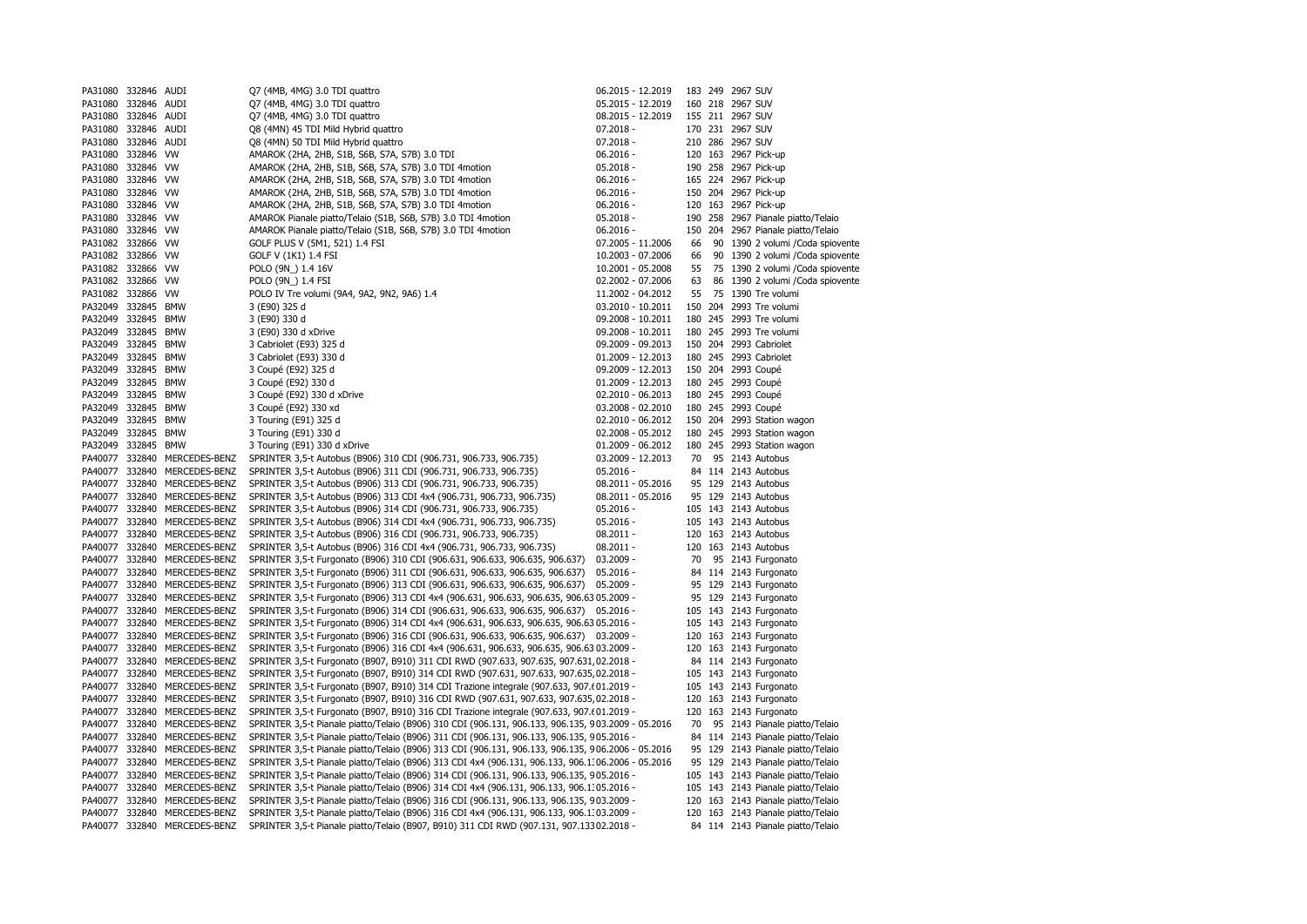| PA40077              | 332840 | MERCEDES-BENZ          | SPRINTER 3,5-t Pianale piatto/Telaio (B907, B910) 314 CDI RWD (907.131, 907.133 02.2018 -          |                     |         |     | 105 143 2143 Pianale piatto/Telaio |
|----------------------|--------|------------------------|----------------------------------------------------------------------------------------------------|---------------------|---------|-----|------------------------------------|
| PA40077              | 332840 | MERCEDES-BENZ          | SPRINTER 3,5-t Pianale piatto/Telaio (B907, B910) 314 CDI Trazione integrale (907.01.2019 -        |                     |         |     | 105 143 2143 Pianale piatto/Telaio |
| PA40077              | 332840 | MERCEDES-BENZ          | SPRINTER 3,5-t Pianale piatto/Telaio (B907, B910) 316 CDI RWD (907.131, 907.133 02.2018 -          |                     |         |     | 120 163 2143 Pianale piatto/Telaio |
| PA40077 332840       |        | MERCEDES-BENZ          | SPRINTER 3,5-t Pianale piatto/Telaio (B907, B910) 316 CDI Trazione integrale (907.01.2019 -        |                     |         |     | 120 163 2143 Pianale piatto/Telaio |
| PA40077 332840       |        | MERCEDES-BENZ          | SPRINTER 3,5-t Tourer Bus (B907) 314 CDI (907.731, 907.733, 907.735)                               | $02.2018 -$         |         |     | 105 143 2143 Autobus               |
| PA40077              | 332840 | MERCEDES-BENZ          | SPRINTER 3,5-t Tourer Bus (B907) 314 CDI Trazione integrale (907.733)                              | $01.2019 -$         |         |     | 105 143 2143 Autobus               |
| PA40077 332840       |        | MERCEDES-BENZ          | SPRINTER 3,5-t Tourer Bus (B907) 316 CDI (907.731, 907.733, 907.735)                               | $02.2018 -$         |         |     | 120 163 2143 Autobus               |
| PA40077 332840       |        | MERCEDES-BENZ          | SPRINTER 3-t Autobus (B906) 210 CDI (906.711, 906.713)                                             | 03.2009 - 12.2013   | 70      |     | 95 2143 Autobus                    |
| PA40077 332840       |        | MERCEDES-BENZ          | SPRINTER 3-t Autobus (B906) 211 CDI (906.711, 906.713)                                             | 04.2016 -           |         |     | 84 114 2143 Autobus                |
| PA40077 332840       |        | MERCEDES-BENZ          | SPRINTER 3-t Autobus (B906) 214 CDI (906.711, 906.713)                                             | $04.2016 -$         |         |     | 105 143 2143 Autobus               |
| PA40077 332840       |        | MERCEDES-BENZ          | SPRINTER 3-t Autobus (B906) 216 CDI (906.711, 906.713)                                             | $06.2006 -$         |         |     | 120 163 2143 Autobus               |
| PA40077 332840       |        | MERCEDES-BENZ          | SPRINTER 3-t Furgonato (B906) 210 CDI (906.611, 906.613)                                           | $03.2009 -$         | 70      |     | 95 2143 Furgonato                  |
| PA40077 332840       |        | MERCEDES-BENZ          | SPRINTER 3-t Furgonato (B906) 211 CDI (906.611, 906.613)                                           | $04.2016 -$         |         |     | 84 114 2143 Furgonato              |
| PA40077 332840       |        | MERCEDES-BENZ          | SPRINTER 3-t Furgonato (B906) 214 CDI (906.611, 906.613)                                           | $04.2016 -$         |         |     | 105 143 2143 Furgonato             |
| PA40077 332840       |        | MERCEDES-BENZ          | SPRINTER 3-t Furgonato (B906) 216 CDI (906.611, 906.613)                                           | $03.2009 -$         |         |     | 120 163 2143 Furgonato             |
| PA40077 332840       |        | MERCEDES-BENZ          | SPRINTER 3-t Pianale piatto/Telaio (B906) 210 CDI (906.111, 906.113, 906.211, 90 03.2009 - 05.2016 |                     | 70      |     | 95 2143 Pianale piatto/Telaio      |
| PA40077 332840       |        | MERCEDES-BENZ          | SPRINTER 3-t Pianale piatto/Telaio (B906) 211 CDI (906.111, 906.113, 906.211, 900 04.2016 -        |                     |         |     | 84 114 2143 Pianale piatto/Telaio  |
| PA40077 332840       |        | MERCEDES-BENZ          | SPRINTER 3-t Pianale piatto/Telaio (B906) 214 CDI (906.111, 906.113, 906.211, 900 04.2016 -        |                     |         |     | 105 143 2143 Pianale piatto/Telaio |
| PA40077 332840       |        | MERCEDES-BENZ          |                                                                                                    |                     |         |     | 120 163 2143 Pianale piatto/Telaio |
|                      |        |                        | SPRINTER 3-t Pianale piatto/Telaio (B906) 216 CDI (906.111, 906.113, 906.211, 900 03.2009 -        |                     |         |     |                                    |
| PA40077 332840       |        | MERCEDES-BENZ          | SPRINTER 4,6-t Furgonato (B906) 413 CDI (906.653, 906.655, 906.657)                                | 06.2006 - 05.2016   |         |     | 95 129 2143 Furgonato              |
| PA40077              | 332840 | MERCEDES-BENZ          | SPRINTER 4,6-t Furgonato (B906) 416 CDI (906.653, 906.655, 906.657)                                | $03.2009 -$         |         |     | 120 163 2143 Furgonato             |
| PA40077 332840       |        | MERCEDES-BENZ          | SPRINTER 4,6-t Pianale piatto/Telaio (B906) 416 CDI (906.153, 906.155, 906.253, 903.2009 -         |                     |         |     | 120 163 2143 Pianale piatto/Telaio |
| PA40077 332840       |        | MERCEDES-BENZ          | SPRINTER 5-t Autobus (B906) 513 CDI (906.655, 906.657)                                             | $03.2009 -$         |         |     | 95 129 2143 Autobus                |
| PA40077 332840       |        | MERCEDES-BENZ          | SPRINTER 5-t Autobus (B906) 516 CDI (906.655, 906.657)                                             | $03.2009 -$         |         |     | 120 163 2143 Autobus               |
| PA40077 332840       |        | MERCEDES-BENZ          | SPRINTER 5-t Furgonato (B906) 510 CDI (906.653, 906.655, 906.657)                                  | 03.2009 - 05.2016   | 70      |     | 95 2143 Furgonato                  |
| PA40077 332840       |        | MERCEDES-BENZ          | SPRINTER 5-t Furgonato (B906) 513 CDI (906.653, 906.655, 906.657)                                  | $06.2006 -$         |         |     | 95 129 2143 Furgonato              |
| PA40077 332840       |        | MERCEDES-BENZ          | SPRINTER 5-t Furgonato (B906) 513 CDI 4x4 (906.653, 906.655, 906.657)                              | $06.2006 -$         |         |     | 95 129 2143 Furgonato              |
| PA40077 332840       |        | MERCEDES-BENZ          | SPRINTER 5-t Furgonato (B906) 516 CDI (906.653, 906.655, 906.657)                                  | $03.2009 -$         |         |     | 120 163 2143 Furgonato             |
| PA40077 332840       |        | MERCEDES-BENZ          | SPRINTER 5-t Furgonato (B906) 516 CDI 4x4 (906.653, 906.655, 906.657)                              | $06.2006 -$         |         |     | 120 163 2143 Furgonato             |
| PA40077 332840       |        | MERCEDES-BENZ          | SPRINTER 5-t Pianale piatto/Telaio (B906) 510 CDI (906.153, 906.155, 906.253, 900 03.2009 -        |                     | 70      |     | 95 2143 Pianale piatto/Telaio      |
| PA40077 332840       |        | MERCEDES-BENZ          | SPRINTER 5-t Pianale piatto/Telaio (B906) 513 CDI (906.155, 906.253, 906.255)                      | 06.2006 - 05.2016   |         |     | 95 129 2143 Pianale piatto/Telaio  |
| PA40077 332840       |        | MERCEDES-BENZ          | SPRINTER 5-t Pianale piatto/Telaio (B906) 513 CDI 4x4 (906.155, 906.253, 906.255 05.2011 - 05.2016 |                     |         |     | 95 129 2143 Pianale piatto/Telaio  |
| PA40077 332840       |        | MERCEDES-BENZ          | SPRINTER 5-t Pianale piatto/Telaio (B906) 516 CDI (906.153, 906.155, 906.253, 900 03.2009 -        |                     |         |     | 120 163 2143 Pianale piatto/Telaio |
| PA40077 332840       |        | MERCEDES-BENZ          | SPRINTER 5-t Pianale piatto/Telaio (B906) 516 CDI 4x4 (906.153, 906.155, 906.255 05.2011 -         |                     |         |     | 120 163 2143 Pianale piatto/Telaio |
| PA45042 332841 HONDA |        |                        | ACCORD VIII (CU) 2.0 i (CU1)                                                                       | 06.2008 - 06.2015   |         |     | 115 156 1997 Tre volumi            |
| PA45042 332841 HONDA |        |                        | ACCORD VIII Station wagon (CW) 2.0 i (CW1)                                                         | 07.2008 - 06.2015   |         |     | 115 156 1997 Station wagon         |
| PA45042 332841 HONDA |        |                        | CR-V III (RE_) 2.0 i-VTEC (RE5, RE1)                                                               | $01.2007 - 06.2012$ |         |     | 110 150 1997 SUV                   |
| PA45042 332841 HONDA |        |                        | CR-V III (RE_) 2.0 i-VTEC 4WD (RE5, RE2)                                                           | 10.2006 - 06.2012   |         |     | 110 150 1997 SUV                   |
| PA45042 332841 HONDA |        |                        | CR-V IV (RM_) 2.0 AWD (RE5, RM2)                                                                   | $10.2012 -$         |         |     | 114 155 1997 SUV                   |
| PA45042 332841 HONDA |        |                        | CR-V IV (RM_) 2.0 iVtec (RE5, RM1)                                                                 | $10.2012 -$         |         |     | 114 155 1997 SUV                   |
|                      |        | PA47002 332843 PORSCHE | 911 (991) 3.4 Carrera                                                                              | 12.2011 -           |         |     | 257 350 3436 Coupé                 |
|                      |        | PA47002 332843 PORSCHE | 911 (991) 3.4 Carrera 4                                                                            | $11.2012 -$         |         |     | 257 350 3436 Coupé                 |
|                      |        | PA47002 332843 PORSCHE | 911 (991) 3.8 Carrera 4S                                                                           | 11.2012 -           |         |     | 294 400 3800 Coupé                 |
|                      |        | PA47002 332843 PORSCHE | 911 (991) 3.8 Carrera 4S / 4 GTS                                                                   | 11.2012 -           | 316 430 |     | 3800 Coupé                         |
|                      |        | PA47002 332843 PORSCHE | 911 (991) 3.8 Carrera S                                                                            | 12.2011 -           | 294 400 |     | 3800 Coupé                         |
|                      |        | PA47002 332843 PORSCHE | 911 (991) 3.8 Carrera S / GTS                                                                      | $07.2012 -$         |         |     | 316 430 3800 Coupé                 |
|                      |        | PA47002 332843 PORSCHE | 911 (991) 3.8 GT3                                                                                  | $08.2013 -$         |         |     | 350 475 3799 Coupé                 |
|                      |        | PA47002 332843 PORSCHE | 911 (991) 4.0 GT3                                                                                  | $05.2017 -$         | 368 500 |     | 3996 Coupé                         |
|                      |        | PA47002 332843 PORSCHE | 911 (991) 4.0 GT3 RS / R                                                                           | $04.2015 -$         | 368     | 500 | 3996 Coupé                         |
|                      |        | PA47002 332843 PORSCHE | 911 (997) 3.6 Carrera                                                                              | 06.2008 - 12.2011   | 254     | 345 | 3614 Coupé                         |
| PA47002              |        | 332843 PORSCHE         | 911 (997) 3.6 Carrera 4                                                                            | 06.2008 - 12.2012   | 254 345 |     | 3614 Coupé                         |
|                      |        | PA47002 332843 PORSCHE | 911 (997) 3.8 Carrera 4S                                                                           | 06.2008 - 12.2012   | 283     | 385 | 3800 Coupé                         |
|                      |        | PA47002 332843 PORSCHE | 911 (997) 3.8 Carrera 4S / 4 GTS                                                                   | 06.2009 - 12.2012   | 300     | 408 | 3800 Coupé                         |
|                      |        | PA47002 332843 PORSCHE | 911 (997) 3.8 Carrera S                                                                            | 06.2008 - 12.2011   | 283 385 |     | 3800 Coupé                         |
|                      |        | PA47002 332843 PORSCHE | 911 (997) 3.8 Carrera S / GTS                                                                      | 06.2009 - 12.2011   | 300     | 408 | 3800 Coupé                         |
|                      |        | PA47002 332843 PORSCHE | 911 Cabriolet (991) 3.4 Carrera                                                                    | $03.2012 -$         | 257 350 |     | 3436 Cabriolet                     |
|                      |        | PA47002 332843 PORSCHE | 911 Cabriolet (991) 3.4 Carrera 4                                                                  | 11.2012 -           |         |     | 257 350 3436 Cabriolet             |
|                      |        | PA47002 332843 PORSCHE | 911 Cabriolet (991) 3.8 Carrera 4S                                                                 | $11.2012 -$         |         |     | 294 400 3800 Cabriolet             |
|                      |        | PA47002 332843 PORSCHE | 911 Cabriolet (991) 3.8 Carrera 4S / 4 GTS                                                         | 11.2012 -           |         |     | 316 430 3800 Cabriolet             |
|                      |        |                        |                                                                                                    |                     |         |     |                                    |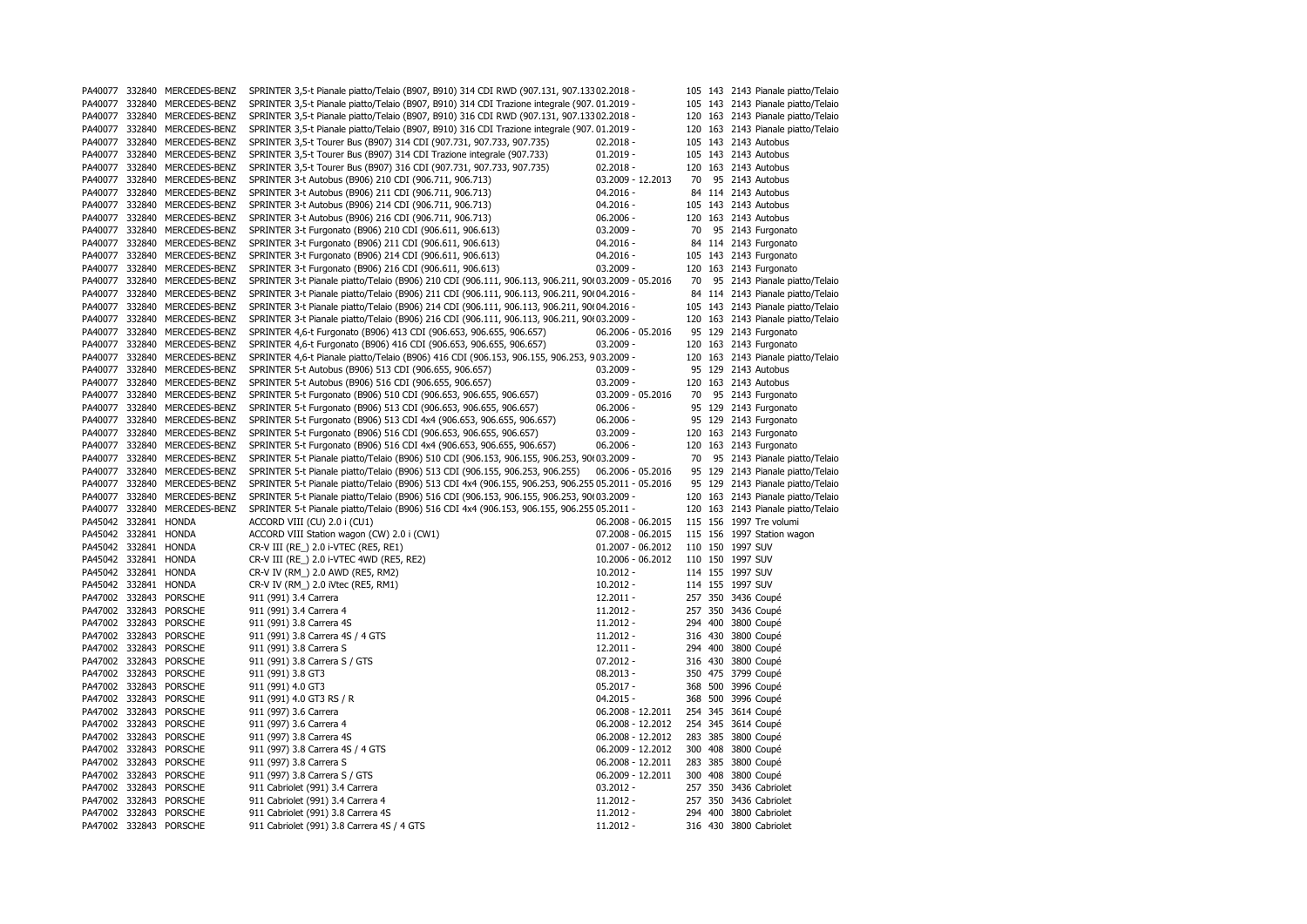|  | PA47002 332843 PORSCHE    | 911 Cabriolet (991) 3.8 Carrera S                             | $03.2012 -$       |    |    | 294 400 3800 Cabriolet            |
|--|---------------------------|---------------------------------------------------------------|-------------------|----|----|-----------------------------------|
|  | PA47002 332843 PORSCHE    | 911 Cabriolet (991) 3.8 Carrera S / GTS                       | $07.2012 -$       |    |    | 316 430 3800 Cabriolet            |
|  | PA47002 332843 PORSCHE    | 911 Cabriolet (997) 3.6 Carrera                               | 06.2008 - 12.2011 |    |    | 254 345 3614 Cabriolet            |
|  | PA47002 332843 PORSCHE    | 911 Cabriolet (997) 3.6 Carrera 4                             | 06.2008 - 12.2012 |    |    | 254 345 3614 Cabriolet            |
|  | PA47002 332843 PORSCHE    | 911 Cabriolet (997) 3.8 Carrera 4S                            | 06.2008 - 12.2012 |    |    | 283 385 3800 Cabriolet            |
|  | PA47002 332843 PORSCHE    | 911 Cabriolet (997) 3.8 Carrera 4S / 4 GTS                    | 06.2009 - 12.2012 |    |    | 300 408 3800 Cabriolet            |
|  | PA47002 332843 PORSCHE    | 911 Cabriolet (997) 3.8 Carrera S                             | 06.2008 - 12.2011 |    |    | 283 385 3800 Cabriolet            |
|  | PA47002 332843 PORSCHE    | 911 Cabriolet (997) 3.8 Carrera S / GTS                       | 06.2009 - 12.2011 |    |    | 300 408 3800 Cabriolet            |
|  | PA47002 332843 PORSCHE    | 911 Targa (991) 3.4 Carrera 4                                 | $05.2014 -$       |    |    | 257 350 3436 Targa                |
|  | PA47002 332843 PORSCHE    | 911 Targa (991) 3.8 Carrera 4S                                | $05.2014 -$       |    |    | 294 400 3800 Targa                |
|  | PA47002 332843 PORSCHE    | 911 Targa (991) 3.8 Carrera 4S / 4 GTS                        | 05.2014 -         |    |    | 316 430 3800 Targa                |
|  | PA47002 332843 PORSCHE    | 911 Targa (997) 3.6 Carrera 4                                 | 10.2008 - 12.2012 |    |    | 254 345 3614 Targa                |
|  | PA47002 332843 PORSCHE    | 911 Targa (997) 3.8 Carrera 4S                                | 10.2008 - 12.2012 |    |    | 283 385 3800 Targa                |
|  | PA47002 332843 PORSCHE    | BOXSTER (981) 2.7                                             | $04.2012 -$       |    |    | 195 265 2706 Cabriolet            |
|  | PA47002 332843 PORSCHE    | BOXSTER (981) GTS 3.4                                         | $02.2014 -$       |    |    | 243 330 3436 Cabriolet            |
|  | PA47002 332843 PORSCHE    | BOXSTER (981) S 3.4                                           | 04.2012 -         |    |    | 232 315 3436 Cabriolet            |
|  | PA47002 332843 PORSCHE    | BOXSTER (987) 2.9                                             | 06.2009 - 03.2012 |    |    | 188 255 2893 Cabriolet            |
|  | PA47002 332843 PORSCHE    | BOXSTER (987) S 3.4                                           | 06.2009 - 12.2011 |    |    | 228 310 3436 Cabriolet            |
|  | PA47002 332843 PORSCHE    | BOXSTER (987) S 3.4 (987.760, 987.761)                        | 08.2010 - 05.2012 |    |    | 235 320 3436 Cabriolet            |
|  | PA47002 332843 PORSCHE    | BOXSTER Spyder (987) 3.4                                      | 02.2010 - 12.2011 |    |    | 235 320 3436 Cabriolet            |
|  | PA47002 332843 PORSCHE    | CAYMAN (981) 2.7                                              | 03.2013 -         |    |    | 202 275 2706 Coupé                |
|  | PA47002 332843 PORSCHE    | CAYMAN (981) GTS 3.4                                          | $02.2014 -$       |    |    | 250 340 3436 Coupé                |
|  | PA47002 332843 PORSCHE    | CAYMAN (981) S 3.4                                            | $03.2013 -$       |    |    | 239 325 3436 Coupé                |
|  | PA47002 332843 PORSCHE    | CAYMAN (987) 2.9                                              | 02.2009 - 12.2012 |    |    | 195 265 2893 Coupé                |
|  | PA47002 332843 PORSCHE    | CAYMAN (987) R 3.4                                            | 11.2010 - 12.2012 |    |    | 243 330 3436 Coupé                |
|  | PA47002 332843 PORSCHE    | CAYMAN (987) S 3.4                                            | 02.2009 - 06.2013 |    |    | 235 320 3436 Coupé                |
|  | PA53104 332851 DAIHATSU   | CUORE V (L7_) 1.0 DVVT                                        | 10.2000 - 02.2003 | 43 | 58 | 989 2 volumi / Coda spiovente     |
|  | PA53104 332851 DAIHATSU   | CUORE VI (L251, L250_, L260_) 1.0                             | $05.2003 -$       | 43 | 58 | 989 2 volumi / Coda spiovente     |
|  | PA53104 332851 DAIHATSU   | MOVE (L9_) 1.0 i                                              | 10.1998 - 09.2002 | 41 | 55 | 989 MPV / Space wagon             |
|  | PA53104 332851 DAIHATSU   | SIRION (M1) 1.0 i (M100)                                      | 09.2000 - 01.2005 | 43 | 58 | 989 2 volumi / Coda spiovente     |
|  | PA53104 332851 DAIHATSU   | SIRION (M1) 1.0 i (M100)                                      | 04.1998 - 09.2000 | 41 | 56 | 989 2 volumi / Coda spiovente     |
|  | PA53104 332851 DAIHATSU   | SIRION (M1) 1.0 i 4WD                                         | 09.2000 - 01.2005 | 43 | 58 | 989 2 volumi / Coda spiovente     |
|  | PA53104 332851 DAIHATSU   | SIRION (M1) 1.0 i 4WD                                         | 04.1999 - 09.2000 | 41 | 56 | 989 2 volumi / Coda spiovente     |
|  | PA53104 332851 DAIHATSU   | <b>YRV (M2) 1.0</b>                                           | $02.2001 -$       | 43 | 58 | 989 MPV / Space wagon             |
|  | PA55064 332847 MITSUBISHI | COLT II (C1_A) 1.8 GL Diesel (C14A)                           | 09.1986 - 04.1988 | 44 |    | 60 1795 2 volumi / Coda spiovente |
|  | PA55064 332847 MITSUBISHI | COLT II (C1_A) 1.8 GL Diesel (C14A)                           | 02.1984 - 09.1986 | 43 |    | 58 1795 2 volumi / Coda spiovente |
|  | PA55064 332847 MITSUBISHI | COLT III (C5_A) 1.8 Diesel GLX (C54A)                         | 04.1988 - 05.1992 | 44 |    | 60 1795 2 volumi / Coda spiovente |
|  | PA55064 332847 MITSUBISHI | GALANT VI (E3_A) 1.8 Turbo-D (E34A)                           | 11.1988 - 10.1992 | 55 |    | 75 1795 2 volumi / Coda spiovente |
|  | PA55064 332847 MITSUBISHI | GALANT VI Tre volumi (E3_A) 1.8 Turbo-D (E34A)                | 12.1987 - 10.1992 | 55 |    | 75 1795 Tre volumi                |
|  | PA55064 332847 MITSUBISHI | LANCER III Station Wagon (C1_V, C3_V) 1.8 D (C14V)            | 08.1986 - 06.1992 | 44 |    | 60 1795 Station wagon             |
|  | PA55064 332847 MITSUBISHI | LANCER III Station Wagon (C1_V, C3_V) 1.8 D (C14V)            | 09.1985 - 09.1986 | 43 |    | 58 1795 Station wagon             |
|  | PA55064 332847 MITSUBISHI | LANCER IV (C6_A, C7_A) 1.8 GLX Diesel (C64A)                  | 04.1988 - 05.1992 | 44 |    | 60 1795 Tre volumi                |
|  | PA55064 332847 MITSUBISHI | LANCER IV 2 volumi / Coda spiovente (C6_A, C7_A) 1.8 D (C64A) | 04.1988 - 05.1992 | 44 |    | 60 1795 2 volumi / Coda spiovente |
|  | PA61017 332844 HYUNDAI    | H-1 Furgonato (A1) 2.4                                        | 03.2000 - 04.2004 |    |    | 82 112 2351 Furgonato             |
|  | PA61017 332844 HYUNDAI    | SORENTO I (JC) 2.4                                            | $08.2002 -$       |    |    | 102 139 2351 SUV                  |
|  |                           |                                                               |                   |    |    |                                   |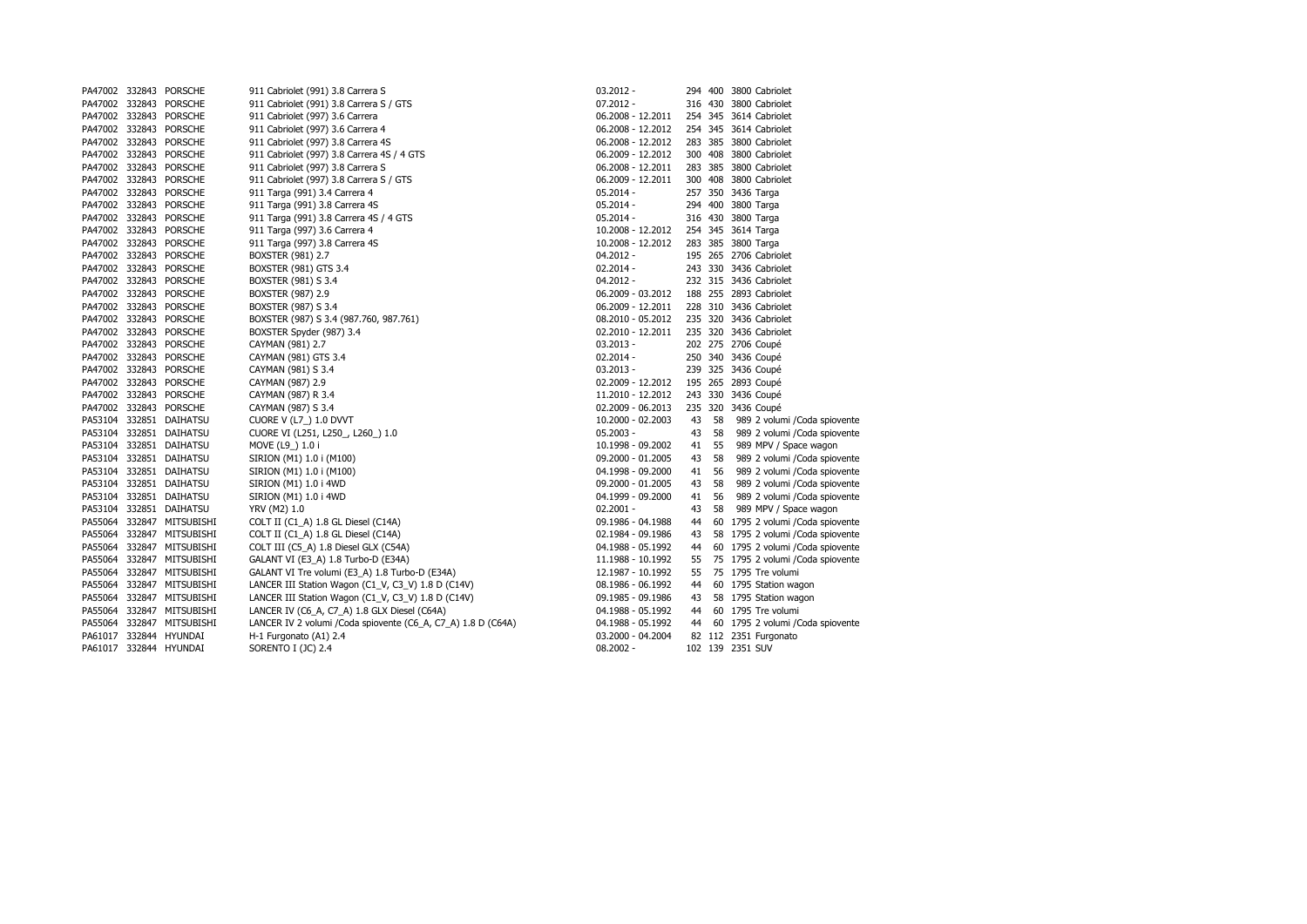| <b>IDM</b> | <b>CAR</b> | <b>MANUFACTURER</b> | <b>OE</b>         |
|------------|------------|---------------------|-------------------|
| PA31080    | 332846     | AUDI                | 059 121 016A      |
| PA31080    | 332846     | <b>AUDI</b>         | 059 121 008G      |
| PA31080    | 332846     | <b>AUDI</b>         | 059 121 008M      |
| PA31080    | 332846     | AUDI                | 059 121 008S      |
| PA31080    | 332846     | <b>AUDI</b>         | 059 121 008T      |
| PA31080    | 332846     | <b>AUDI</b>         | 059 121 016       |
| PA31080    | 332846     | <b>AUDI</b>         | 059 121 016C      |
| PA31080    | 332846     | AUDI                | 059 121 016D      |
| PA31080    | 332846     | AUDI                | 059 121 016E      |
| PA31080    | 332846     | AUDI                | 059 121 016G      |
| PA31080    | 332846     | VW                  | 059 121 016E      |
| PA31080    | 332846     | VW                  | 059 121 016G      |
| PA31082    | 332866     | <b>AUDI</b>         | 03C 121 005CX     |
| PA31082    | 332866     | <b>SEAT</b>         | 03C 121 005CX     |
| PA31082    | 332866     | <b>SKODA</b>        | 03C 121 005B      |
| PA31082    | 332866     | <b>SKODA</b>        | 03C 121 005C      |
| PA31082    | 332866     | <b>SKODA</b>        | 03C 121 005CX     |
| PA31082    | 332866     | <b>SKODA</b>        | 03C 121 005L      |
| PA31082    | 332866     | VW                  | 03C 121 005CX     |
| PA31082    | 332866     | VW                  | 03C 121 005C      |
| PA31082    | 332866     | <b>VW</b>           | 03C 121 005B      |
| PA31082    | 332866     | VW                  | 03C 121 005L      |
| PA32049    | 332845     | <b>BMW</b>          | 11 51 4 738 427   |
| PA32049    | 332845     | <b>BMW</b>          | 11 51 7 823 429   |
| PA40077    | 332840     | MERCEDES-BENZ       | 651 200 03 01     |
| PA40077    | 332840     | MERCEDES-BENZ       | A651 200 16 02    |
| PA40077    | 332840     | MERCEDES-BENZ       | A651 200 03 01 80 |
| PA40077    | 332840     | MERCEDES-BENZ       | A651 200 03 01    |
| PA40077    | 332840     | MERCEDES-BENZ       | 651 200 03 01 80  |
| PA40077    | 332840     | MERCEDES-BENZ       | 651 200 16 02     |
| PA40077    | 332840     | MERCEDES-BENZ       | 651 200 02 02     |
| PA40077    | 332840     | MERCEDES-BENZ       | A651 200 02 02    |
| PA45042    | 332841     | <b>HONDA</b>        | 19200-R1P-U01     |
| PA45042    | 332841     | <b>HONDA</b>        | 19200-RZP-003     |
| PA45042    | 332841     | <b>HONDA</b>        | 19200-RZP-013     |
| PA47002    | 332843     | <b>PORSCHE</b>      | 9A110603808       |
| PA47002    | 332843     | <b>PORSCHE</b>      | 9A110604802       |
| PA47002    | 332843     | <b>PORSCHE</b>      | 9A110604801       |
| PA47002    | 332843     | <b>PORSCHE</b>      | 9A110604800       |
| PA47002    | 332843     | <b>PORSCHE</b>      | 9A110603900       |
| PA47002    | 332843     | <b>PORSCHE</b>      | 9A110603807       |
| PA47002    | 332843     | <b>PORSCHE</b>      | 9A110603804       |
| PA47002    | 332843     | <b>PORSCHE</b>      | 9A110603803       |
| PA47002    | 332843     | PORSCHE             | 9A110603802       |
| PA47002    | 332843     | <b>PORSCHE</b>      | 9A110603800       |
| PA53104    | 332851     | DAIHATSU            | 16100-97205       |
| PA53104    | 332851     | DAIHATSU            | 16100-97227       |
| PA53104    | 332851     | DAIHATSU            | 16100-97245       |
| PA53104    | 332851     | DAIHATSU            | 16100-B9070       |
| PA53104    | 332851     | DAIHATSU            | 16100-B9321       |
| PA55064    | 332847     | MITSUBISHI          | MD997177          |
| PA55064    | 332847     | <b>MITSUBISHI</b>   | MD997692          |
| PA61017    | 332844     | <b>HYUNDAI</b>      | 25100-38450       |
| PA61017    | 332844     | КIА                 | 25100-38450       |
|            |            |                     |                   |
|            |            |                     |                   |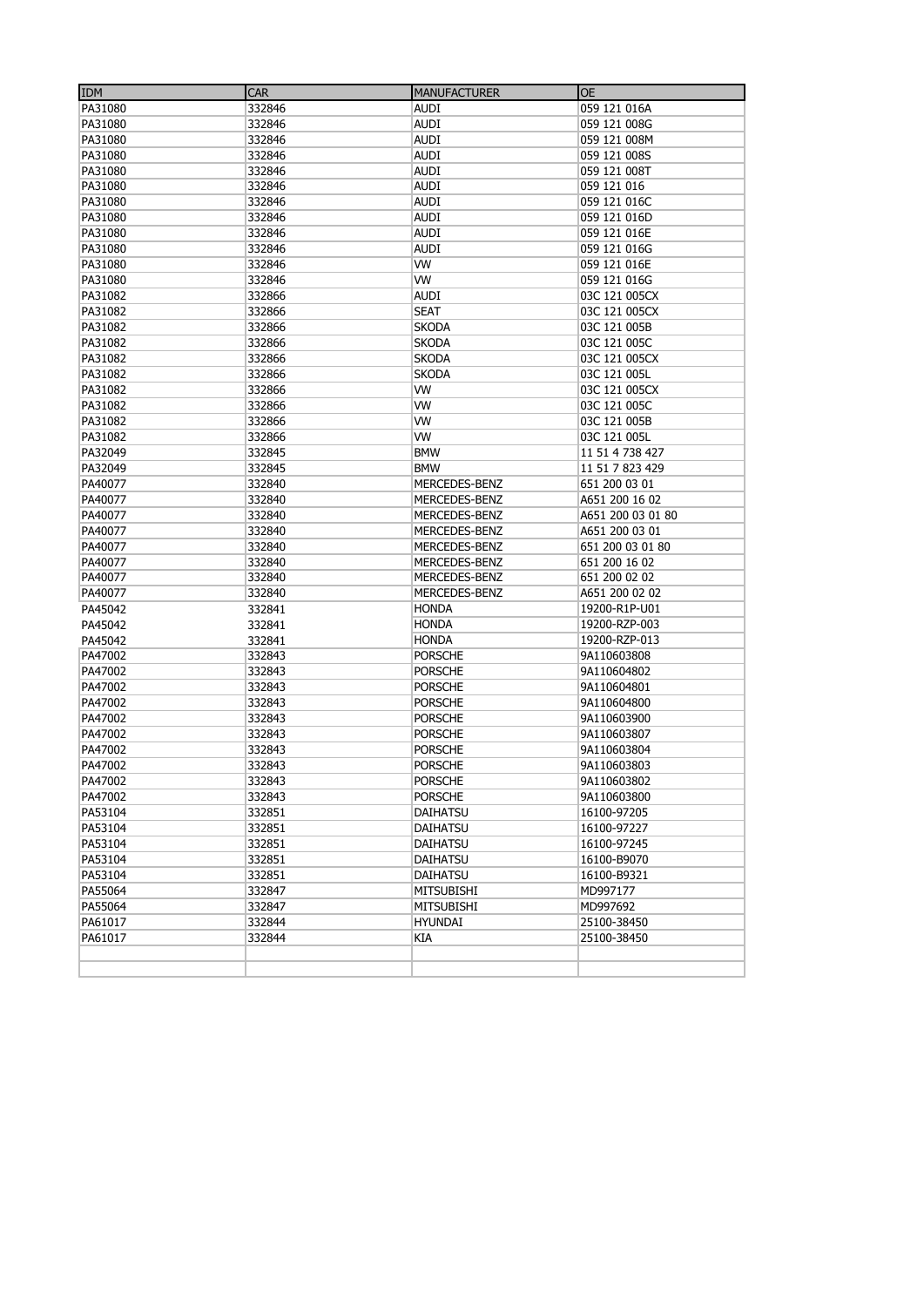| IDM     | <b>CAR</b> | <b>MANUFACTURER</b>   | <b>COMPETITOR CROSS</b> | <b>CROSS</b>     |
|---------|------------|-----------------------|-------------------------|------------------|
| PA31080 | 332846     | <b>AISIN</b>          | WE-VW51                 | WEVW51           |
| PA31080 | 332846     | <b>BUGATTI</b>        | PA10393                 | PA10393          |
| PA31080 | 332846     | CAR                   | 332846                  | 332846           |
| PA31080 | 332846     | <b>DOLZ</b>           | A276                    | A276             |
| PA31080 | 332846     | <b>FIRST LINE</b>     | FWP2417                 | FWP2417          |
| PA31080 | 332846     | <b>FIRST LINE</b>     | <b>FWP2418</b>          | FWP2418          |
| PA31080 | 332846     | GGT                   | PA13128                 | PA13128          |
| PA31080 | 332846     | GK                    | 980331                  | 980331           |
| PA31080 | 332846     | <b>GRAF</b>           | PA1353                  | PA1353           |
| PA31080 | 332846     | <b>HEPU</b>           | P684                    | P684             |
| PA31080 | 332846     | IDROMEC               | PA31080                 | PA31080          |
| PA31080 | 332846     | INTERBRAKE            | VW 080                  | <b>VW080</b>     |
|         |            |                       | 24-1353                 |                  |
| PA31080 | 332846     | METELLI               |                         | 242353           |
| PA31080 | 332846     | MEYLE                 | 1132200037              | 1132200037       |
| PA31080 | 332846     | <b>OPEN PARTS</b>     | WAP8578.00              | WAP857800        |
| PA31080 | 332846     | OPTIMAL               | AQ-2544                 | AQ2544           |
| PA31080 | 332846     | <b>QUINTON HAZELL</b> | <b>QCP3937</b>          | QCP3937          |
| PA31080 | 332846     | SALERI                | PA1596                  | PA1596           |
| PA31082 | 332866     | <b>AIRTEX</b>         | 1817                    | 1817             |
| PA31082 | 332866     | <b>AISIN</b>          | WE-VW19                 | WEVW19           |
| PA31082 | 332866     | <b>BGA</b>            | CP7202T                 | CP7202T          |
| PA31082 | 332866     | <b>BUGATTI</b>        | PA10328                 | PA10328          |
| PA31082 | 332866     | CAR                   | 332866                  | 332866           |
| PA31082 | 332866     | DAYCO                 | DP329                   | DP329            |
| PA31082 | 332866     | DELPHI                | WP2556                  | WP2556           |
| PA31082 | 332866     | FEBI BILSTEIN         | 29678                   | 29678            |
|         |            |                       |                         |                  |
| PA31082 | 332866     | <b>FEBI BILSTEIN</b>  | 30966                   | 30966            |
| PA31082 | 332866     | <b>FIRST LINE</b>     | FWP2100                 | FWP2100          |
| PA31082 | 332866     | <b>GATES</b>          | WP0193                  | WP0193           |
| PA31082 | 332866     | GGT                   | PA12509                 | PA12509          |
| PA31082 | 332866     | GK                    | 980263                  | 980263           |
| PA31082 | 332866     | <b>GRAF</b>           | PA939                   | PA939            |
| PA31082 | 332866     | <b>GUTTMANN</b>       | 20115 560 10            | 2011556010       |
| PA31082 | 332866     | <b>HELLA</b>          | 8MP376810144            | 8MP376810144     |
| PA31082 | 332866     | <b>HEPU</b>           | P573                    | P573             |
|         |            |                       |                         |                  |
| PA31082 | 332866     | <b>IDROMEC</b>        | PA31082                 | PA31082          |
| PA31082 | 332866     | <b>INA</b>            | 538033310               | 538033310        |
| PA31082 | 332866     | INTERBRAKE            | VW 082                  | VW082            |
| PA31082 | 332866     | <b>JAPANPARTS</b>     | PQ-0951                 | PQ0951           |
| PA31082 | 332866     | <b>LPR</b>            | WP0003                  | WP0003           |
| PA31082 | 332866     | <b>MAPCO</b>          | 21832                   | 21832            |
| PA31082 | 332866     | MAGNETI MARELLI       | 350981865000            | 350981865000     |
| PA31082 | 332866     | METELLI               | 24-0939                 | 240939           |
| PA31082 | 332866     | MEYLE                 | 1130120058              | 1130120058       |
| PA31082 |            | MEYLE                 | 1132200004              | 1132200004       |
|         | 332866     |                       |                         |                  |
| PA31082 | 332866     | <b>OPEN PARTS</b>     | WAP8433.00              | WAP843300        |
| PA31082 | 332866     | <b>QUINTON HAZELL</b> | QCP3601                 | QCP3601          |
| PA31082 | 332866     | RHIAG                 | WP1229                  | WP1229           |
| PA31082 | 332866     | <b>RUVILLE</b>        | 65418                   | 65418            |
| PA31082 | 332866     | SALERI                | PA1229                  | PA1229           |
| PA31082 | 332866     | SASIC                 | 3606025                 | 3606025          |
| PA31082 | 332866     | <b>SKF</b>            | <b>VKPC81212</b>        | <b>VKPC81212</b> |
| PA31082 | 332866     | <b>SWAG</b>           | 30 92 9678              | 30929678         |
| PA31082 | 332866     | <b>SWAG</b>           | 30 93 0966              | 30930966         |
| PA31082 | 332866     | <b>TEMOT</b>          | 85-7095                 | 857095           |
|         |            |                       |                         |                  |
| PA32049 | 332845     | <b>AISIN</b>          | WE-BM20                 | WEBM20           |
| PA32049 | 332845     | <b>BUGATTI</b>        | PA10179                 | PA10179          |
| PA32049 | 332845     | CAR                   | 332845                  | 332845           |
| PA32049 | 332845     | DAYCO                 | DP494                   | DP494            |
| PA32049 | 332845     | <b>DOLZ</b>           | B238                    | B238             |
| PA32049 | 332845     | FEBI BILSTEIN         | 40011                   | 40011            |
| PA32049 | 332845     | <b>FIRST LINE</b>     | <b>FWP2332</b>          | FWP2332          |
| PA32049 | 332845     | GGT                   | PA12691                 | PA12691          |
| PA32049 | 332845     | GК                    | 980829                  | 980829           |
| PA32049 | 332845     | <b>GRAF</b>           | PA1118                  | PA1118           |
| PA32049 | 332845     | <b>HEPU</b>           | P425                    | P425             |
| PA32049 |            | <b>IDROMEC</b>        |                         |                  |
|         | 332845     |                       | PA32049                 | PA32049          |
| PA32049 | 332845     | INA                   | 538018610               | 538018610        |
| PA32049 | 332845     | INTERBRAKE            | BW 049                  | BW049            |
| PA32049 | 332845     | METELLI               | 24-1118                 | 241118           |
| PA32049 | 332845     | OPTIMAL               | AQ-2387                 | AQ2387           |
| PA32049 | 332845     | <b>QUINTON HAZELL</b> | QCP3745                 | <b>QCP3745</b>   |
| PA32049 | 332845     | RHIAG                 | WP1541                  | WP1541           |
| PA32049 | 332845     | <b>RUVILLE</b>        | 65039                   | 65039            |
| PA32049 | 332845     | SALERI                | PA1541                  | PA1541           |
| PA32049 | 332845     | <b>SASIC</b>          | 3606095                 | 3606095          |
|         |            |                       |                         |                  |
| PA32049 | 332845     | <b>SKF</b>            | <b>VKPC88309</b>        | <b>VKPC88309</b> |
| PA32049 | 332845     | <b>SWAG</b>           | 20 94 0011              | 20 94 0011       |
| PA32049 | 332845     | <b>TEMOT</b>          | 85-8504                 | 858504           |
| PA40077 | 332840     | AISIN                 | WE-MB30                 | WEMB30           |
| PA40077 | 332840     | <b>ASHIKA</b>         | 35-00-0512              | 35000512         |
| PA40077 | 332840     | <b>CAR</b>            | 332840                  | 332840           |
| PA40077 | 332840     | GGT                   | PA12775                 | PA12775          |
| PA40077 | 332840     | <b>GRAF</b>           | PA1268                  | PA1268           |
| PA40077 | 332840     | <b>HEPU</b>           | P1516A                  | P1516A           |
|         |            |                       |                         |                  |
| PA40077 | 332840     | <b>HEPU</b>           | P1545A                  | P1545A           |
| PA40077 | 332840     | <b>IDROMEC</b>        | PA40077                 | PA40077          |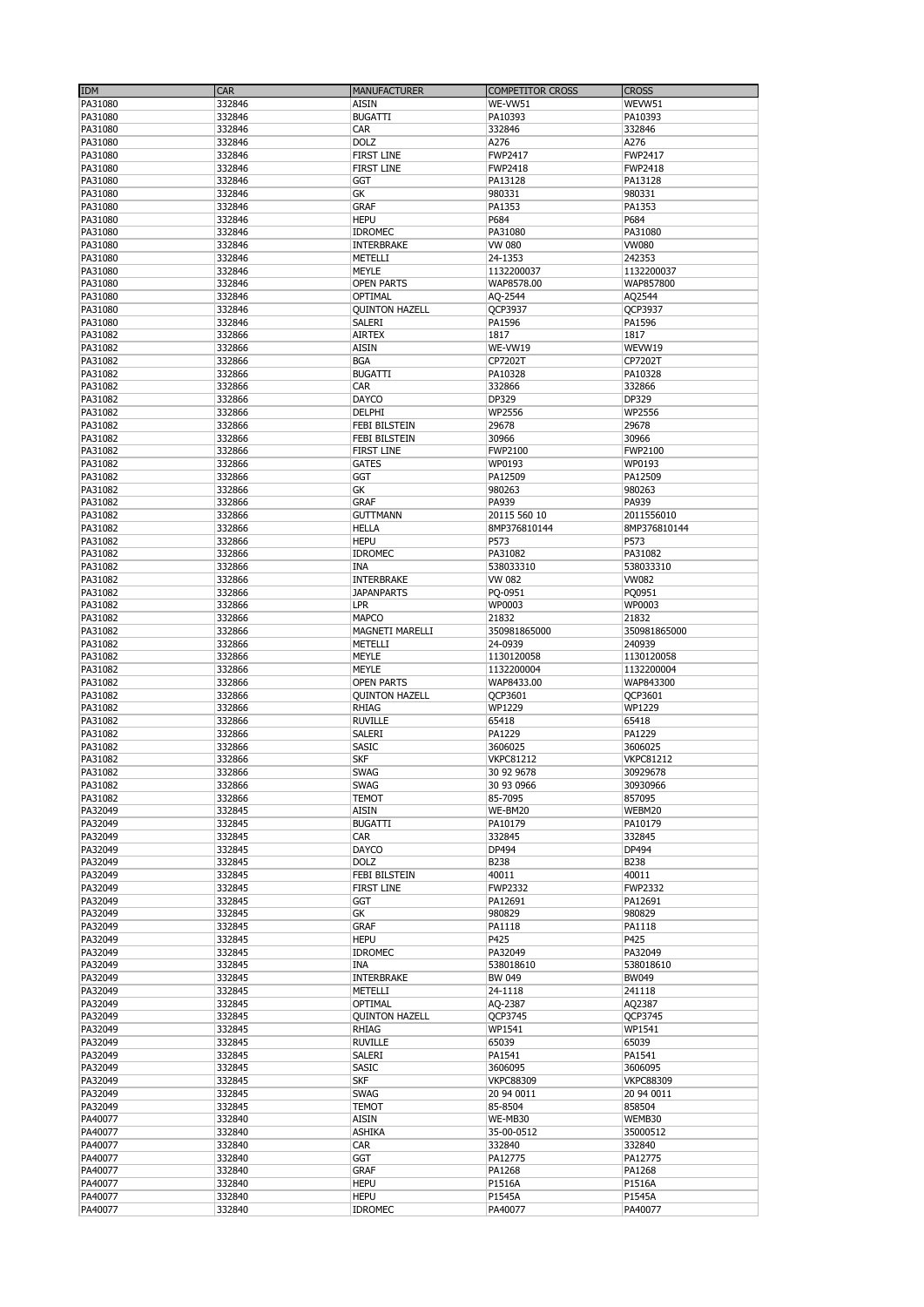| PA40077 | 332840 | INTERBRAKE            | MR 077           | <b>MR077</b>     |
|---------|--------|-----------------------|------------------|------------------|
| PA40077 | 332840 | <b>JAPANPARTS</b>     | PQ-0512          | PQ0512           |
|         |        |                       |                  |                  |
| PA40077 | 332840 | METELLI               | 24-1268          | 241268           |
| PA40077 | 332840 | OPTIMAL               | AQ-2406          | AQ2406           |
| PA40077 | 332840 | <b>QUINTON HAZELL</b> | QCP3908          | QCP3908          |
| PA45042 | 332841 | <b>AIRTEX</b>         | 2097             | 2097             |
|         |        |                       |                  |                  |
| PA45042 | 332841 | AISIN                 | <b>WPH-914</b>   | <b>WPH914</b>    |
| PA45042 | 332841 | <b>ASHIKA</b>         | 35-00-018        | 3500018          |
| PA45042 | 332841 | <b>BLUEPRINT</b>      | ADH29146C        | ADH29146C        |
| PA45042 | 332841 | <b>BUGATTI</b>        | PA10343          | PA10343          |
|         |        |                       |                  |                  |
| PA45042 | 332841 | CAR                   | 332841           | 332841           |
| PA45042 | 332841 | <b>DAYCO</b>          | DP460            | DP460            |
| PA45042 | 332841 | <b>DOLZ</b>           | H138             | H138             |
| PA45042 | 332841 | <b>FIRST LINE</b>     | <b>FWP2245</b>   | <b>FWP2245</b>   |
|         |        |                       |                  |                  |
| PA45042 | 332841 | GGT                   | PA12619          | PA12619          |
| PA45042 | 332841 | GK                    | 987843           | 987843           |
| PA45042 | 332841 | GMB                   | GWHO-63A         | GWHO63A          |
| PA45042 | 332841 | <b>GRAF</b>           | PA1092           | PA1092           |
|         |        |                       |                  |                  |
| PA45042 | 332841 | <b>HEPU</b>           | P7843            | P7843            |
| PA45042 | 332841 | <b>IDROMEC</b>        | PA45042          | PA45042          |
| PA45042 | 332841 | INA                   | 538061210        | 538061210        |
|         |        |                       |                  |                  |
| PA45042 | 332841 | INTERBRAKE            | HN 042           | HN042            |
| PA45042 | 332841 | <b>JAPANPARTS</b>     | PQ-018           | PQ018            |
| PA45042 | 332841 | <b>KAVO PARTS</b>     | HW-1849          | HW1849           |
| PA45042 | 332841 | LPR                   | WP0857           | WP0857           |
|         |        |                       |                  |                  |
| PA45042 | 332841 | METELLI               | 24-1092          | 241092           |
| PA45042 | 332841 | <b>MEYLE</b>          | 31132200011      | 31132200011      |
| PA45042 | 332841 | <b>NIPPARTS</b>       | N1514054         | N1514054         |
| PA45042 | 332841 | <b>OPEN PARTS</b>     | WAP8589.00       | WAP858900        |
|         |        |                       |                  |                  |
| PA45042 | 332841 | <b>QUINTON HAZELL</b> | QCP3774          | QCP3774          |
| PA45042 | 332841 | <b>RUVILLE</b>        | 67409            | 67409            |
| PA45042 | 332841 | SALERI                | PA1560           | PA1560           |
| PA45042 | 332841 | <b>SASIC</b>          |                  | 3606082          |
|         |        |                       | 3606082          |                  |
| PA45042 | 332841 | <b>SKF</b>            | <b>VKPC93625</b> | <b>VKPC93625</b> |
| PA45042 | 332841 | <b>TEMOT</b>          | 85-8516          | 858516           |
| PA45042 | 332841 | THERMOTEC             | D14052TT         | D14052TT         |
|         |        |                       |                  |                  |
| PA45042 | 332841 | VALEO                 | 529319           | 529319           |
| PA47002 | 332843 | AIRTEX                | 2085             | 2085             |
| PA47002 | 332843 | CAR                   | 332843           | 332843           |
| PA47002 | 332843 | <b>DOLZ</b>           | P503             | P503             |
|         |        |                       |                  |                  |
| PA47002 | 332843 | <b>FEBI BILSTEIN</b>  | 104157           | 104157           |
| PA47002 | 332843 | FIRST LINE            | <b>FWP2397</b>   | <b>FWP2397</b>   |
| PA47002 | 332843 | GGT                   | PA12832          | PA12832          |
|         |        |                       |                  |                  |
| PA47002 | 332843 | <b>GRAF</b>           | PA1216           | PA1216           |
| PA47002 | 332843 | <b>IDROMEC</b>        | PA47002          | PA47002          |
| PA47002 | 332843 | <b>INTERBRAKE</b>     | PC 002           | <b>PC002</b>     |
| PA47002 | 332843 | METELLI               | 24-1216          | 241216           |
|         |        |                       |                  |                  |
| PA47002 | 332843 | OPTIMAL               | AQ-2418          | AQ2418           |
| PA47002 | 332843 | PIERBURG              | 707152390        | 707152390        |
| PA47002 | 332843 | <b>OUINTON HAZELL</b> | QCP3841          | QCP3841          |
| PA47002 | 332843 | <b>SKF</b>            | <b>VKPC89004</b> | <b>VKPC89004</b> |
|         |        |                       |                  |                  |
| PA47002 | 332843 | <b>SWAG</b>           | 38 10 4157       | 38104157         |
| PA53104 | 332851 | AISIN                 | <b>WPD-023V</b>  | WPD023V          |
| PA53104 | 332851 | ASHIKA                | 35-01-618        | 3501618          |
|         |        |                       |                  |                  |
| PA53104 | 332851 | ASHIKA                | 35-06-618        | 3506618          |
| PA53104 | 332851 | <b>BERTOLOTTI</b>     | <b>WFP7883</b>   | <b>WFP7883</b>   |
| PA53104 | 332851 | <b>BLUEPRINT</b>      | ADD69121         | ADD69121         |
| PA53104 | 332851 | CAR                   | 332851           | 332851           |
| PA53104 |        | DAYCO                 | DP480            | DP480            |
|         | 332851 |                       |                  |                  |
| PA53104 | 332851 | GК                    | 987927           | 987927           |
| PA53104 | 332851 | GMB                   | GWD-50AH         | GWD50AH          |
| PA53104 | 332851 | GMB                   | GWT-134AH        | GWT134AH         |
| PA53104 | 332851 | <b>GRAF</b>           | PA1004           | PA1004           |
|         |        |                       |                  |                  |
| PA53104 | 332851 | <b>GUTTMANN</b>       | JP2115G          | JP2115G          |
| PA53104 | 332851 | <b>HEPU</b>           | P7927            | P7927            |
| PA53104 | 332851 | <b>IDROMEC</b>        | PA53104          | PA53104          |
| PA53104 | 332851 | <b>INTERBRAKE</b>     | TY 104           | TY104            |
|         |        |                       |                  |                  |
| PA53104 | 332851 | <b>JAPANPARTS</b>     | PQ-618           | PQ618            |
| PA53104 | 332851 | <b>JAPANPARTS</b>     | PQ-620           | PQ620            |
| PA53104 | 332851 | LPR                   | WP0419           | WP0419           |
| PA53104 | 332851 | METELLI               | 24-1004          | 241004           |
|         |        |                       |                  |                  |
| PA53104 | 332851 | <b>NIPPARTS</b>       | J1516021         | J1516021         |
| PA53104 | 332851 | <b>OPEN PARTS</b>     | WAP8517.00       | WAP851700        |
| PA53104 | 332851 | <b>QUINTON HAZELL</b> | QCP3677          | QCP3677          |
| PA53104 | 332851 | <b>RUVILLE</b>        | 67900            | 67900            |
|         |        |                       |                  |                  |
| PA53104 | 332851 | <b>SKF</b>            | <b>VKPC97203</b> | <b>VKPC97203</b> |
| PA53104 | 332851 | TRW                   | FP7883           | FP7883           |
| PA55064 | 332847 | <b>AISIN</b>          | WPM-017          | <b>WPM017</b>    |
|         |        |                       |                  |                  |
| PA55064 | 332847 | <b>ASHIKA</b>         | 35-01-532        | 3501532          |
| PA55064 | 332847 | <b>ASHIKA</b>         | 35-05-532        | 3505532          |
| PA55064 | 332847 | <b>BGA</b>            | CP5824T          | CP5824T          |
| PA55064 | 332847 | <b>BLUEPRINT</b>      | ADC49114         | ADC49114         |
|         |        |                       |                  |                  |
| PA55064 | 332847 | CAR                   | 332847           | 332847           |
| PA55064 | 332847 | GК                    | 987723           | 987723           |
| PA55064 | 332847 | GMB                   | GWM-67A          | GWM-67A          |
| PA55064 | 332847 | GMB                   | GWM-69A          | GWM-69A          |
|         |        |                       |                  |                  |
| PA55064 | 332847 | <b>GRAF</b>           | PA789            | PA789            |
| PA55064 | 332847 | <b>GUTTMANN</b>       | JP567            | JP567            |
|         |        |                       |                  |                  |